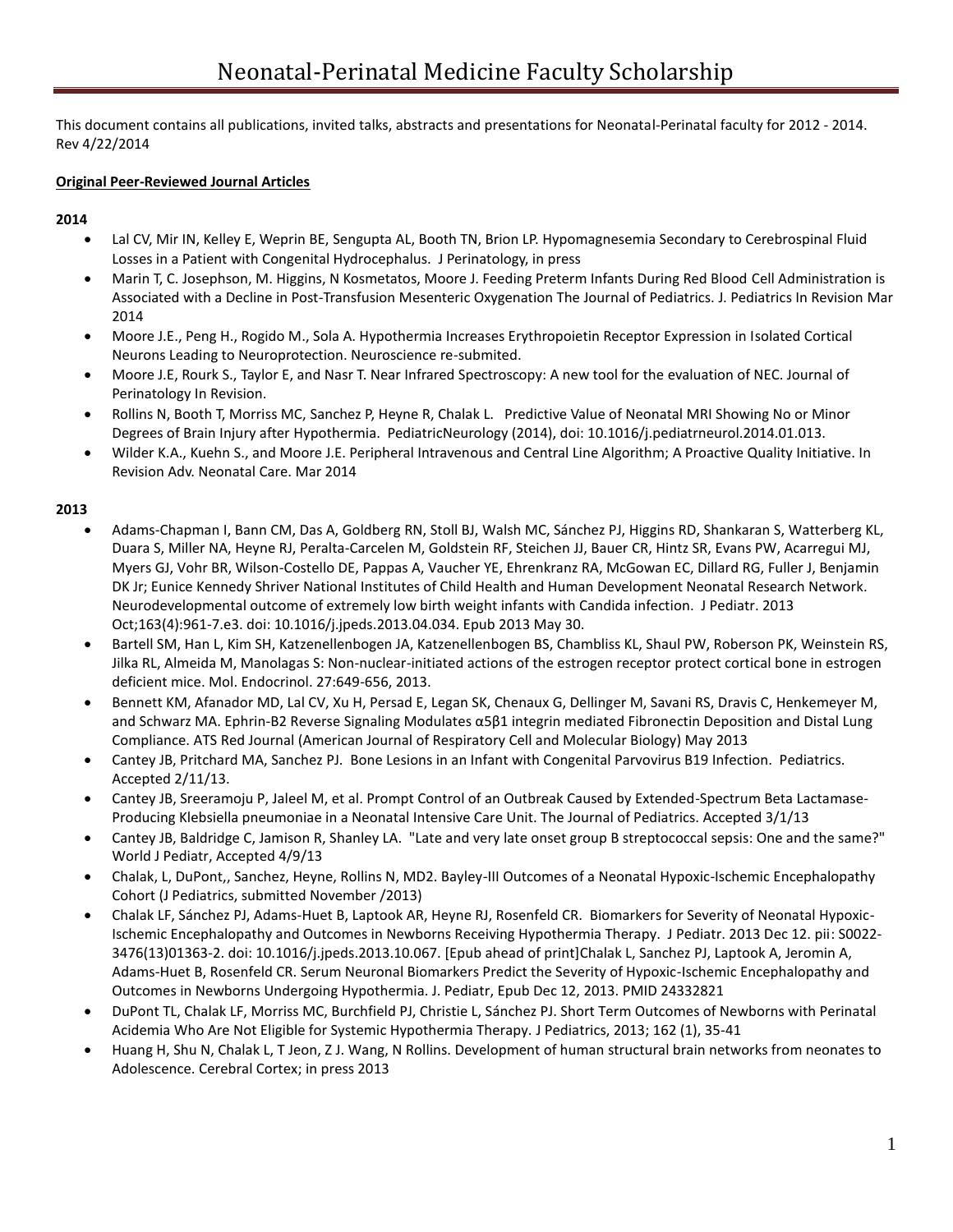- Ishikawa T, Yuhanna IS, Umetani J, Lee W-R, Korach KS, Shaul PW\*, Umetani M\*: The oxysterol receptor LXRβ has cardiovascular protective function in endothelial cells through a non-nuclear mechanism mediated by estrogen receptor α. J. Clin. Invest., in press. \* shared senior authorship.
- LeVan JM, Wyckoff MH, Ahn C, Heyne R, Sánchez PJ, Chalak L, Jaleel MA, Burchfield PJ, Christie L, Soll R, Badger GJ, Brion LP. Change in care among nonenrolled patients during and after a randomized trial. Pediatrics. 2013 Oct;132(4):e960-70. doi: 10.1542/peds.2013-1595. Epub 2013 Sep 16.
- Mikhael M, Brown LS, and Rosenfeld CR. Serial Neutrophil Values Facilitate Predicting the Absence of Neonatal Early-Onset Sepsis. J. Pediatr, Epub Dec 10, 2013. PMID 24331688
- Kapadia VS, Chalak L, Dupont T, Rollins NK, Brion LP, Wyckoff MH. Exposure to Hyperoxemia within the First Hour of Life in Neonates with Perinatal Asphyxia is Associated with Development of Moderate to Severe Hypoxic Ischemic Encephalopathy. J Pediatrics, 2013
- Kapadia VS, Chalak LF, Sparks JE, Allen JR, Savani RC, Wyckoff MH. Resuscitation of Preterm Neonates With Limited Versus High Oxygen Strategy. Pediatrics. December 1, 2013 2013;132(6):e1488-e1496
- LeVan JM, Wyckoff MH, Ahn C, Heyne R, Sánchez PJ, Chalak L, Jaleel MA, Burchfield PJ, Christie L, Soll R, Badger GJ, Brion LP. Change in Process of Care Among Non–Enrolled Patients During and After a Randomized Trial, Pediatrics, in press
- Marin T, Moore J, Kosmetatos N, Weiss P., Higgins M, Josephson C. Red Blood Cell Transfusion-Related Necrotizing Enterocolitis in Very Low Birth Weight Infants: A Near-Infrared Spectroscopy Investigation. Transfusion.Volume 53, Issue 11, pages 2650–2658, November 2013
- Osier E. Bacsik S. Jackson GL. McClendon L.Sendelbach DM. Stehel EK. A wormian bone in a neonate. [http://www.pediatricsconsultantlive.com/display/article/1803329/2093628#](http://www.pediatricsconsultantlive.com/display/article/1803329/2093628)
- Rollins N, MD and Chalak, L MD. Predictive Value of MRI Showing Minor Degrees of Brain Injury After Neonatal Hypothermia.(Pediatric neurology, 2013, in press)
- Rosenfeld CR, Hynan LS, Liu X-T and Roy T. Large conductance Ca2+-activated K+ channels modulate systemic and uterine vascular responses to α-stimulation in ovine pregnancy. Reprod Sci, Epub Sept 11, 2013. PMID 24026311
- Rosenfeld CR, Roy T. Uterine Artery Nitric Oxide is Not the Primary Modulator of Basal Uteroplacental Vasodilation in Ovine Pregnancy. Am J Physiol Heart Circ Physiol; in revision.
- Saddar S, Carriere V, Lee WR, Tanigaki K, Yuhanna IS, Parathath S, Morel E, Warrier M, Sawyer JK, Gerard RD, Temel RE, Brown JM, Connelly M, Mineo C, Shaul PW: Scavenger receptor class B type I (SR-BI) is a plasma membrane cholesterol sensor. Circ. Res. 112:140-151, 2013.
- Stark AR, Carlo WA, Vohr BR, Papile LA, Saha S, Bauer CR, Oh W, Shankaran S, Tyson JE, Wright LL, Poole WK, Das A, Stoll BJ, Fanaroff AA, Korones SB, Ehrenkranz RA, Stevenson DK, Peralta-Carcelen M, Wilson-Costello DE, Bada HS, Heyne RJ, Johnson YR, Lee KG, Steichen JJ; Eunice Kennedy Shriver National Institute of Child Health and Human Development Neonatal Research Network. Death or neurodevelopmental impairment at 18 to 22 months corrected age in a randomized trial of early dexamethasone to prevent death or chronic lung disease in extremely low birth weight infants. J Pediatr. 2014 Jan;164(1):34-39.e2. doi: 10.1016/j.jpeds.2013.07.027. Epub 2013 Aug 27.
- Stumpf K, Thompson T, Sánchez Pablo. Rotavirus Vaccination of Very-Low-Birth-Weight Infants at Discharge From the NICU. Pediatrics, 2013; 132 (3): e662-5.
- Tanigaki K, Vongpatanasin W, Barrera JA, Atochin DN, Huang PL, Bonvini E, Shaul PW, Mineo C: C-reactive protein causes insulin resistance in mice through FcγRIIB-mediated inhibition of skeletal muscle glucose delivery. Diabetes 62:721-731, 2013.
- Thankavel PP, Rosenfeld CR, Ramaciotti C. Echocardiographic Prediction of Ductus Arteriosus Closure in Neonates ≤30 Weeks of Gestation. J Perinatol, 33: 45-51, 2013; advance online, 2012 Apr 12. doi: 10.1038/jp.2012.41. [Epub ahead of print] PMID: 22499084
- Wu Q, Lee W-R, Chambliss K, Yuhanna IS, Mineo C, Shaul PW: Point mutations in the estrogen receptor alpha G alpha i binding domain segregate non-nuclear from nuclear receptor function. Mol. Endocrinol. 27:2-11, 2013.

## **2012**

 Abbassi-Ghanavati M, Alexander JM, McIntire DD, Savani RC, Leveno KJ. Neonatal effects of magnesium sulfate given to the mother. Am J Perinatol. 2012 Nov;29(10):795-800.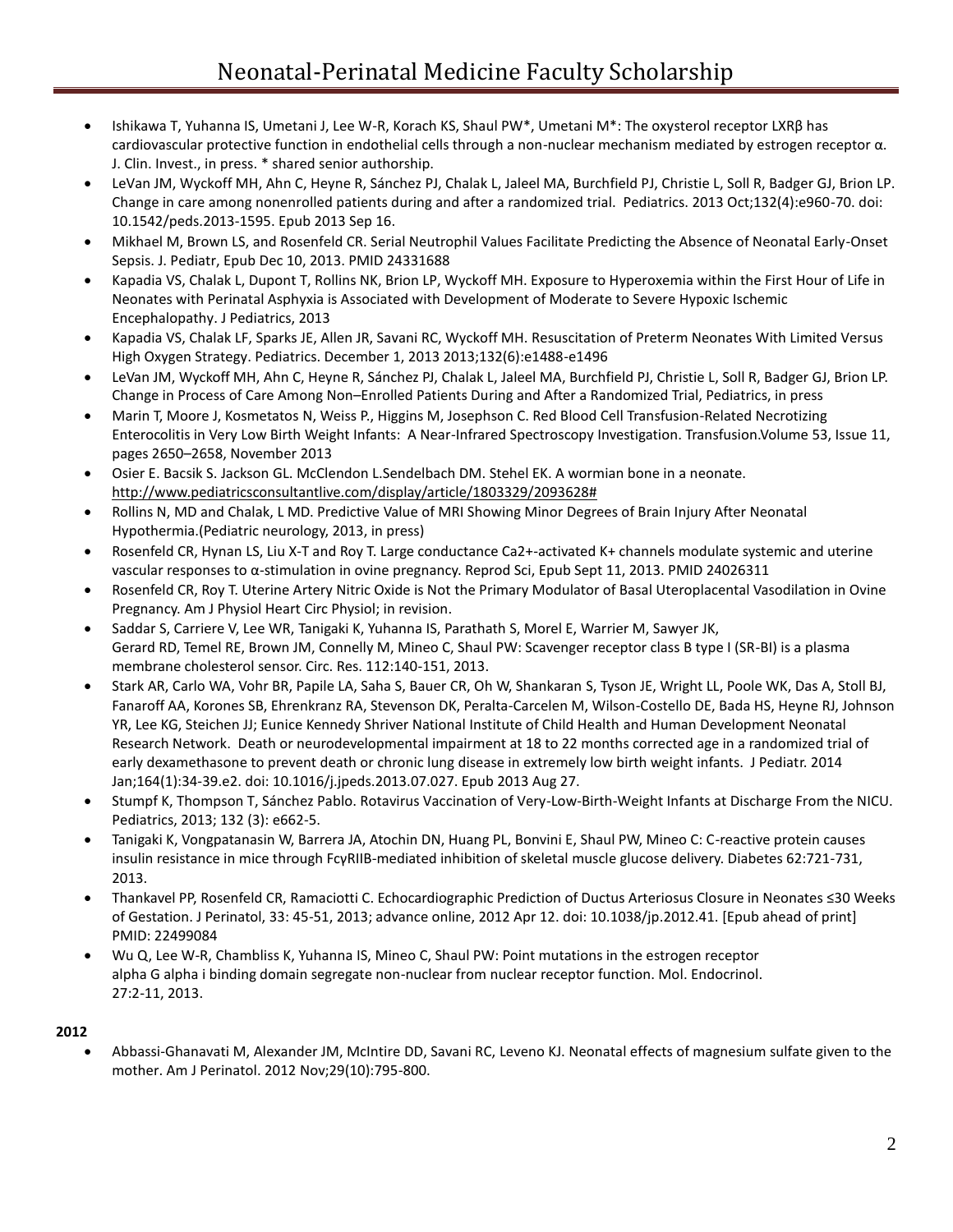- Broadhurst MJ, Ardeshir A, Kanwar B, Mirpuri J, Gundra UM, Leung JM, Wiens KE, Vujkovic-Cvijin I, Kim CC, Yarovinsky F, Lerche NW, McCune JM, Loke P., Therapeutic helminth infection of macaques with idiopathic chronic diarrhea alters the inflammatory signature and mucosal microbiota of the colon. PLoS Pathog. 2012 Nov;8(11). PMID: 23166490
- Cantey JB, Bascik SL, Heyne NG, Gonzalez JR, Jackson GL, Rogers VL, Sheffield JS, Treviño S, Sendelbach D, Wendel GD, Sánchez PJ. Prevention of mother-to-infant transmission of influenza during the postpartum period. Am J Perinatology, August 2012, DOI: 10.1055/s-0032-1323585
- Chalak LF, Rollins N, Morris MC, Brion LP, Heyne R, Sánchez PJ. Perinatal acidosis and hypoxic-ischemic encephalopathy in preterm infants of 33 to 35 weeks' gestation. J Pediatrics, 2012, 160:388-94
- Cole CR, Hansen NI, Higgins RD, Bell EF, Shankaran S, Laptook AR, Walsh MC, Hale EC, Newman NS, Das A, Stoll BJ; Eunice Kennedy Shriver National Institute of Child Health and Human Development's Neonatal Research Network. Bloodstream infections in very low birth weight infants with intestinal failure. J Pediatr. 2012 Jan;160(1):54-9.e2. Epub 2011 Aug 15.PMID:21840538 (NICHD Network).
- Eckman DM, Gupta R, Rosenfeld CR, Charles SM, Mertz H, Moore LG. Pregnancy increases Myometrial artery pressureinduced constriction via NOS- or COX- independent mechanisms. Am J Physiol-Regul,Integrat,Compar Physiol, 2012 Aug;303(4):R368-75.
- Foley JP, Lam D, Jiang H, Liao J, Cheong N, McDevitt TM, Zaman A, Wright JR, Savani RC. TLR2, TGFβ, hyaluronan and RHAMM are required for Surfactant Protein A-stimulated macrophage chemotaxis. J Biol Chem. 2012 Sep 4.
- Frankfurt JA, Duncan AF, Heyne RJ, Rosenfeld CR. Renal function and systolic blood pressure in very- low-birth-weight infants at 1-3 years of age. Pediatr Nephrol, 2012; 27: 2285-2291, PMID: 22832668
- Jackson GL, Rawicki P, Sendelbach DM, Manning MD, Engle WD. Hospital course and short-term outcomes of term and late preterm neonates admitted to a well-baby nursery following exposure to prolonged rupture of membranes and/or chorioamnionitis. Ped Infec Dis J 2012, 31(1):89-90
- Kirkland D, Benson A, Mirpuri J, Pifer R, Hou B, DeFranco AL, Yarovinsky F. B cell-intrinsic MyD88 signaling prevents the lethal dissemination of commensal bacteria during colonic damage. Immunity 2012, 36:228-38
- Kurepa D, Pramanik AK, Kakkilaya V, Caldito G, Groome LJ, Bocchini JA, Jain SK. Elevated acetoacetate and monocyte chemotactic protein-1 levels in cord blood of infants of diabetic mothers. Neonatology. 2012;102(3):163-8.
- De Jesus LC, Pappas A, Shankaran S, Kendrick D, Das A, Higgins RD, Bell EF, Stoll BJ, Laptook AR, Walsh MC; Eunice Kennedy Shriver National Institute of Child Health and Human Development Neonatal Research Network. Risk factors for postneonatal intensive care unit discharge among low birth weight infants. J Pediatr. 2012 Jul;161(1):70-4.e1-2. Epub 2012 Feb 10. PMID:22325187 (NICHD Network).
- McBerry C, Egan CE, Rani R, Yang Y, Wu D, Boespflug N, Boon L, Butcher B, Mirpuri J, Hogan SP, Denkers EY, Aliberti J, Herbert DR., Trefoil factor 2 negatively regulates type 1 immunity against Toxoplasma gondii. J Immunol. 2012 Sep 15;189(6):3078-84. PMID: 22896633
- Mineo C, Shaul PW. Novel biological functions of high-density lipoprotein cholesterol. Circ Res. 2012 Sep 28;111(8):1079-90
- Mirpuri J, Brazil JC, Berardinelli AJ, Nasr TR, Cooper K, Schnoor M, et al. Commensal Escherichia coli reduces epithelial apoptosis through IFN-alphaA-mediated induction of guanylate binding protein-1 in human and murine models of developing intestine. J Immunol 2010;184(12):7186-95. PMID: 20483731
- Mirpuri J, Sotnikov I, Myers L, Denning TL, Yarovinsky F, Parkos CA, Denning PW, Louis NA. Lactobacillus rhamnosus (LGG) Regulates IL-10 Signaling in the Developing Murine Colon through Upregulation of the IL-10R2 Receptor Subunit. PLoS One 2012;7(12):e51955. PMID: 23272193
- Moore J.E., Peng H., Rogido M., Sola A. Hypothermia Increases Erythropoietin Receptor Expression in Isolated Cortical Neurons Leading to Neuroprotection. Neuroscience.
- Østerholt HCD, Dannevig I, Wyckoff MH, Liao J, Akgul Y, Ramgopal M, Mija DS, Cheong N, Longoria C, Mahendroo M, Nakstad B, Saugstad OD , Savani RS. Antioxidant protects against increases in low molecular weight hyaluronan and inflammation in asphyxiated newborn pigs resuscitated with 100% oxygen. *PLoS One.* 2012;7:e38839.
- Raff SA, Jackson GL, Nguyen RH, Manning MD, Engle WD. Early postnatal point-of-care glucose screening in late preterm neonates of 35-36 weeks gestation. J Neonatal Perinatal Med, 2012;5:25-32.
- Raetz M, Hwang SH, Wilhelm CL, Kirkland D, Benson A, Sturge CR, Mirpuri J, Vaishnava S, Hou B, Defranco AL, Gilpin CJ, Hooper LV, Yarovinsky F.Parasite-induced T(H)1 cells and intestinal dysbiosis cooperate in IFN-γ-dependent elimination of Paneth cells. Nat Immunol. 2012 Dec 23. PMID: 23263554
- Rich W, Finer NN, Gantz MG, Newman NS, Hensman AM, Hale EC, Auten KJ, Schibler K, Faix RG, Laptook AR, Yoder BA, Das A, Shankaran S; SUPPORT and Generic Database Subcommittees of the Eunice Kennedy Shriver National Institute of Child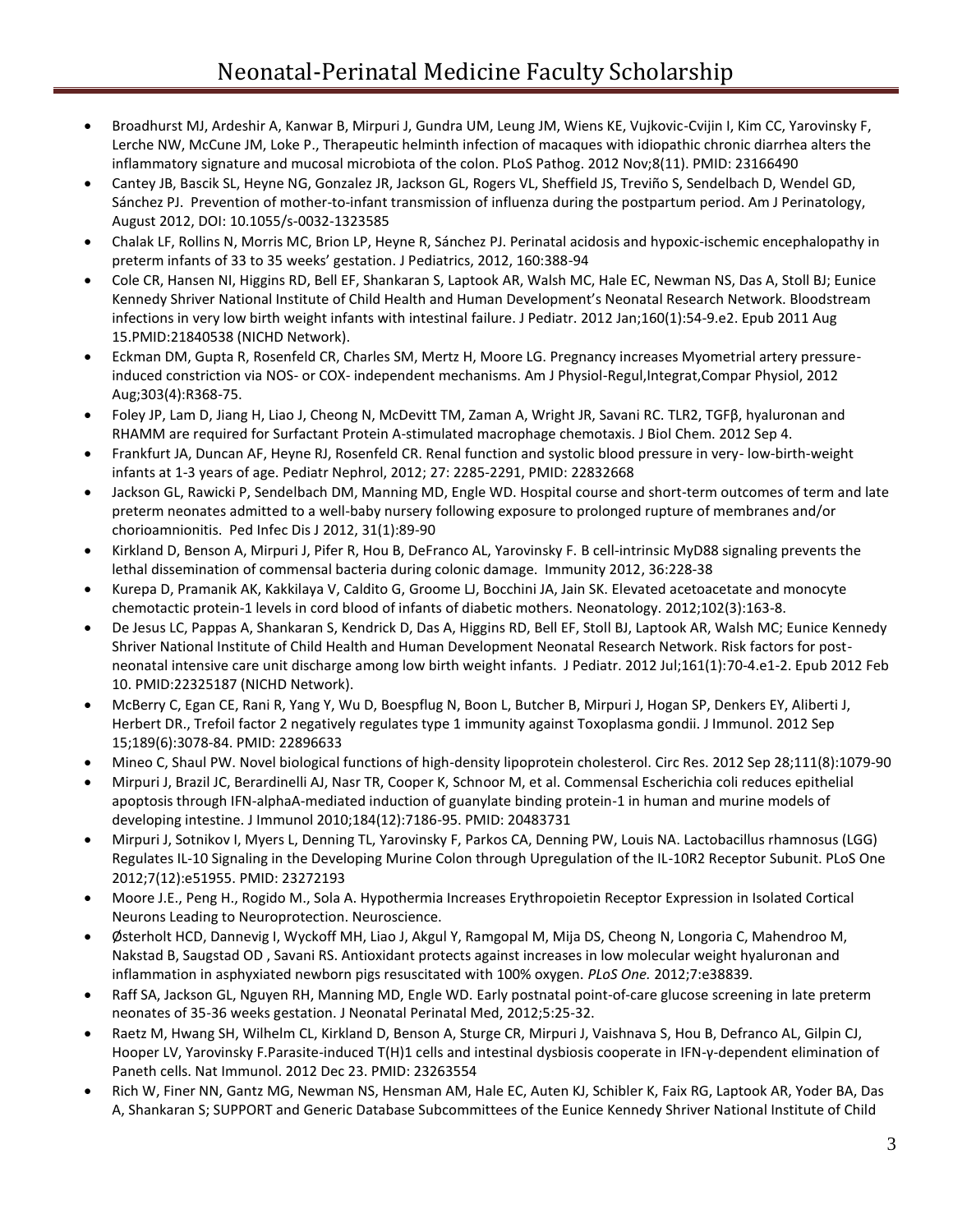Health and Human Development Neonatal Research Network. Enrollment of extremely low birth weight infants in a clinical research study may not be representative. Pediatrics. 2012 Mar;129(3):480-4. Epub 2012 Feb 27. PMID:22371462 (NICHD Network).

- Rosenfeld CR, Despain K, Xiao-tie L. Defining the differential sensitivity to norepinephrine and angiotensin II in the ovine uterine vasculature. AM J Physiol-Regul,Integrat, Compar Physiol, 2012; 302:R59-67
- Rosenfeld CR, Despain K, Word RA, Liu X-t. Differential sensitivity to angiotensin II and norepinephrine in human uterine arteries. J Clin Endocrinol Metab, 2012;97:138-47
- Rosenfeld CR and Roy T. Large Conductance Ca2+-Activated and Voltage-Activated K+ Channels Contribute to the Maintenance of Uterine Vasodilation and Blood Pressure After Estrogen Treatment. Endocrinology, 2012; 153: 6012-6020
- Saddar S, Carriere V, Lee WR, Tanigaki K, Yuhanna IS, Parathath S, Morel E, Warrier M, Sawyer JK, Gerard RD, Temel RE, Brown JM, Connelly M, Mineo C, Shaul PW. Scavenger Receptor Class B Type I (SR-BI) is a Plasma Membrane Cholesterol Sensor. Circ Res. 2012 Sep 28.
- Saldeño YP, Favareto V, Mirpuri J., Prolonged persistent patent ductus arteriosus: potential perdurable anomalies in premature infants. J Perinatol. 2012 Dec;32(12):953-8. PMID: 22460543
- Sankararaman S, Kurepa D, Velayuthan S, Kakkilaya V, Gates T, Ursin S, Chen H. Another case of genitopatellar syndrome: a case report with additional rare coexistences. Clin Dysmorphol. 2012 Oct;21(4):226-8.
- Shankaran S, Barnes PD, Hintz SR, Laptook AR, Zaterka-Baxter KM, McDonald SA, Ehrenkranz RA, Walsh MC, Tyson JE, Donovan EF, Goldberg RN, Bara R, Das A, Finer NN, Sanchez PJ, Poindexter BB, Van Meurs KP, Carlo WA, Stoll BJ, Duara S, Guillet R, Higgins RD; for the Eunice Kennedy Shriver National Institute of Child Health and Human Development Neonatal Research Network. Brain injury following trial of hypothermia for neonatal hypoxic-ischaemic encephalopathy. Arch Dis Child. 2012 Jul 17.
- Stephens BE, Bann CM, Watson VE, Sheinkopf SJ, Peralta-Carcelen M, Bodnar A, Yolton K, Goldstein RF, Dusick AM, Wilson-Costello DE, Acarregui MJ, Pappas A, Adams-Chapman I, McGowan EC, Heyne RJ, Hintz SR, Ehrenkranz RA, Fuller J, Das A, Higgins RD, Vohr BR; Eunice Kennedy Shriver National Institute of Child Health and Human Development Neonatal Research Network. Screening for autism spectrum disorders in extremely preterm infants. J Dev Behav Pediatr. 2012 Sep;33(7):535- 41.
- Tanigaki K, Vongpatanasin W, Barrera JA, Atochin DN, Huang PL, Bonvini E, Shaul PW, Mineo C. C-reactive Protein Causes Insulin Resistance in Mice Through Fcγ Receptor IIB-Mediated Inhibition of Skeletal Muscle Glucose Delivery. Diabetes. 2012 Oct 15, PMID: 23069625
- Tolg C, Hamilton SR, Zalinska E, McCulloch L, Amin R, Akentieva N, Winnik F, Savani R, Bagli DJ, Luyt LG, Cowman MK, McCarthy JB, Turley EA. A RHAMM Mimetic Peptide Blocks Hyaluronan Signaling and Reduces Inflammation and Fibrogenesis in Excisional Skin Wounds. Am J Pathol. 2012 Oct;181(4):1250-70.
- Vaucher Y, Peralta-Carcelen M, Finer N, et al, Heyne RJ, et al for the SUPPORT Study Group of the Eunice Kennedy Shriver NICHD Neonatal Research Network. Neurodevelopmental Outcomes in the Early CPAP and Pulse Oximetry Trial. N Engl J Med 2012 Dec; 367:2495-504.
- Veiseh M, Breadner D, Ma J, Akentieva N, Savani RC, Harrison R, Mikilus D, Collis L, Gustafson S, Lee TY, Koropatnick J, Luyt LG, Bissell MJ, Turley EA. Imaging of homeostatic, neoplastic, and injured tissues by HA-based probes. Biomacromolecules. 2012 Jan 9;13(1):12-22.
- Villegas LR, Kluck D, Field C, Oberely-Deegan R, Woods C, Yeager M, El Kasmi K, Savani R, Bowler R, Nozik-Grayck E. Superoxide dismutase mimetic, MnTE-2-PyP, attenuates chronic hypoxia-induced pulmonary hypertension, pulmonary vascular remodeling, and activation of the NALP3 inflammasome. Antioxid. Redox Signal., 8(14):1753-64, 2012. (PMID: 23240585)
- Vohr BR, Stephens BE, Higgins RD, Bann CM, Hintz SR, Das A, Newman JE, Peralta-Carcelen M, Yolton K, Dusick AM, Evans PW, Goldstein RF, Ehrenkranz RA, Pappas A, Adams-Chapman I, Wilson-Costello DE, Bauer CR, Bodnar A, Heyne RJ, Vaucher YE, Dillard RG, Acarregui MJ, McGowan EC, Myers GJ, Fuller J; Eunice Kennedy Shriver National Institute of Child Health and Human Development Neonatal Research Network. Are outcomes of extremely preterm infants improving? Impact of Bayley assessment on outcomes. J Pediatr. 2012 161(2):222-8.e3. Epub 2012 Mar 14.
- Wyckoff MH, Salhab WA, Heyne RJ, Kendrick DE, Stoll BJ, Laptook AR; National Institute of Child Health and Human Development Neonatal Research Network. [Outcome of Extremely Low Birth Weight Infants Who Received Delivery Room](http://www.ncbi.nlm.nih.gov/pubmed/21930284)  [Cardiopulmonary Resuscitation.](http://www.ncbi.nlm.nih.gov/pubmed/21930284) J Pediatr 2012;160:239-244.
- Wynn JL, Tan S, Gantz MG, Das A, Goldberg RN, Adams-Chapman I, Stoll BJ, Shankaran S, Walsh MC, Auten KJ, Miller NA, Sánchez PJ, Higgins RD, Cotten CM, Smith PB, Benjamin DK Jr; NICHD Neonatal Research Network. Outcomes following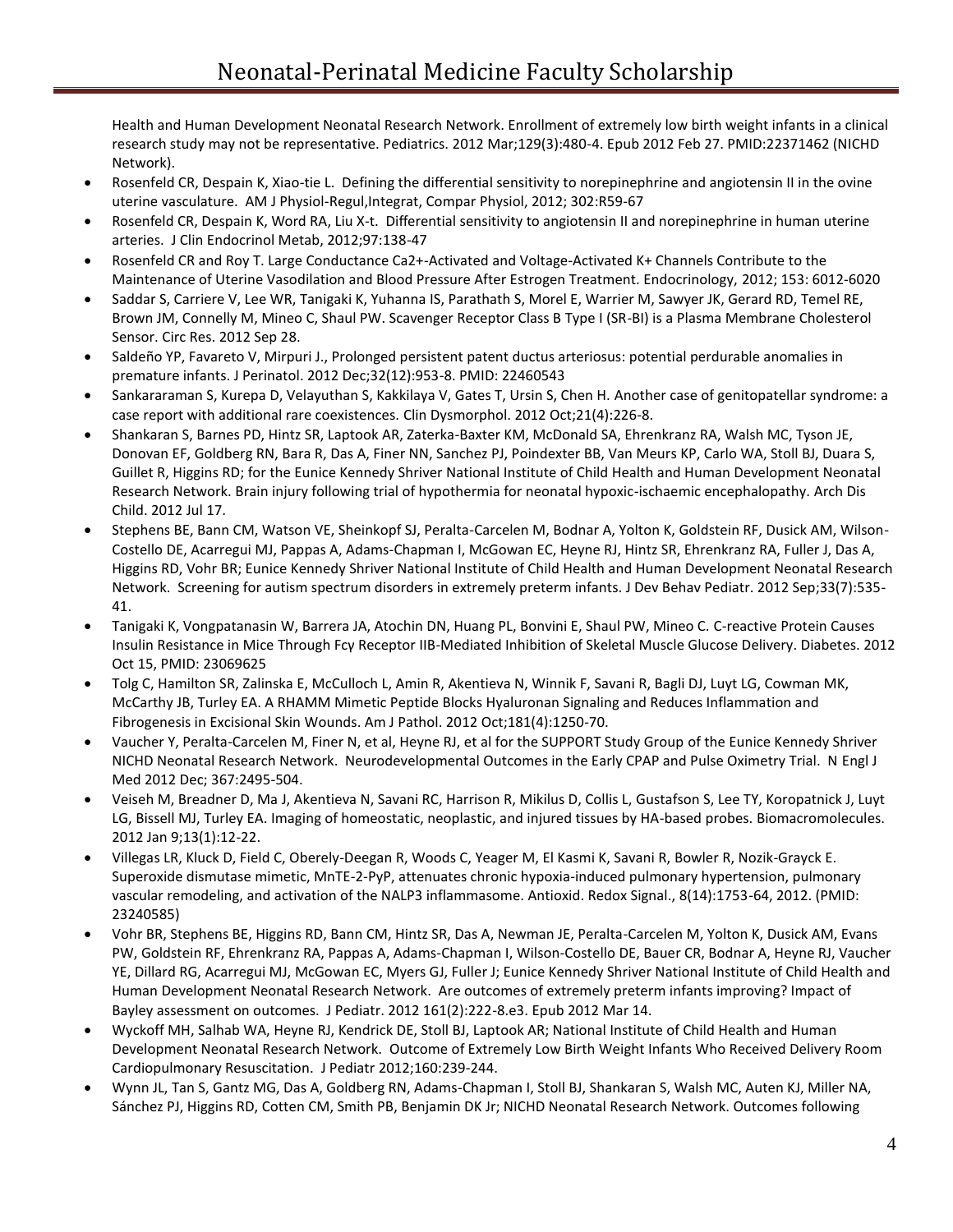candiduria in extremely low birth weight infants. Clin Infect Dis. 2012 Feb 1;54(3):331-9. Epub 2011 Dec 5. PMID:22144537 (NICHD Network).

### **Reviews**

### **2014**

 Saugstad OD, Aune D, Aguar M, Kapadia V, Finer N, Vento M. Resuscitation with low or high oxygen. A systematic review and meta-analysis of newborn infants ≤ 32 weeks gestation. Acta Paediatrica 2014. In Press.

### **2013**

- Jaleel, MA, Rosenfeld, CR. Patent Ductus Arteriosus and Intraventricular Hemorrhage: A complex association. J Pediatr, In Press, 2013.
- Moore J.E. Newer Monitoring Techniques to Determine the Risk of Necrotizing Enterocolitis. Clinics in Perinatology.2013; 40(1): 125-34.
- Stewart, B, Kapadia V, and Moore J.E. Pulmonary Hypertension in BPD. Invited review Early Human Development Submission date March 2014.

### **2012**

- Grishman EK, White PC, Savani RC. Toll-like receptors, the NLRP3 inflammasome, and interleukin-1β in the development and progression of type 1 diabetes. Pediatr Res. 2012 Jun;71(6):626-32. doi: 10.1038/pr.2012.24. Epub 2012 Feb 15. PMID: 22337228
- Kapadia V, Wyckoff MH. Chest Compressions for Bradycardia or Asystole in Neonates. Clin Perinatol 2012; In Press.
- Marin T and Moore J.E. Understanding near-infrared spectroscopy. Adv Neonatal Care. 2011; 11(6): 382-8.
- Mineo C, Shaul PW. Functions of scavenger receptor class B, type I in atherosclerosis. Curr Opin Lipidol. 2012 Oct;23(5):487- 93.
- Mineo, C, Shaul, PW: Novel biological functions of HDL cholesterol. Circ. Res. 111:1079-1090, 2012
- Mineo C, Shaul PW. Regulation of eNOS in caveolae. Adv Exp Med Biol. 2012;729:51-62.
- Mineo C, Shaul, PW: Regulation of signal transduction by HDL. J. Lipid Res, in press.
- Mirpuri J, Yarovinsky F. IL-6 signaling SOCS critical for IL-12 host response to Toxoplasma gondii. Future Microbiology 2012; 7:13-6
- Moore J.E, Rourk S., Taylor E, and Nasr T. Near Infrared Spectroscopy: A new tool for the evaluation of NEC. Journal of Perinatology.

### **Letters**

### **2012**

 Sendelbach, D. Varicella, Influenza: not necessary to separate mother and infant, Dorothy M. Sendelbach, Pablo Sanchez; Pediatrics, April 2012, e-published.

### **Chapters**

### **2014**

- McGraw Hill Specialty Board Review Series: Neonatology Review Ira Adams-Chapman, David P Carlton and James E Moore Projected Publishing date Oct 2014, Alyssa K. Fried Editor McGraw Hill
- Wyckoff MH. Delivery room and initial management of the periviable neonate. Semin Perinatology 2014; 38:12-16.
- Wyckoff MH, Goldsmith JP. Delivery Room Resuscitation of the Newborn: Chest Compression, Medications, and Special Problems In: Martin RJ, Fanaroff AA, Walsh MC, eds. Fanaroff & Martin's Neonatal-Perinatal Medicine, 10th ed. Philadelphia, PA. Elsevier; 2014: In Press.

### **2013**

 Engle WD, Jackson GL, De Luca D. Transcutaneous bilirubin measurement in late preterm and term neonates. In: Transcutaneous Bilirubinometry. De Luca D, Engle WD, Jackson GL (eds.).New York, NY, Nova Science Publishers. 2013, pp.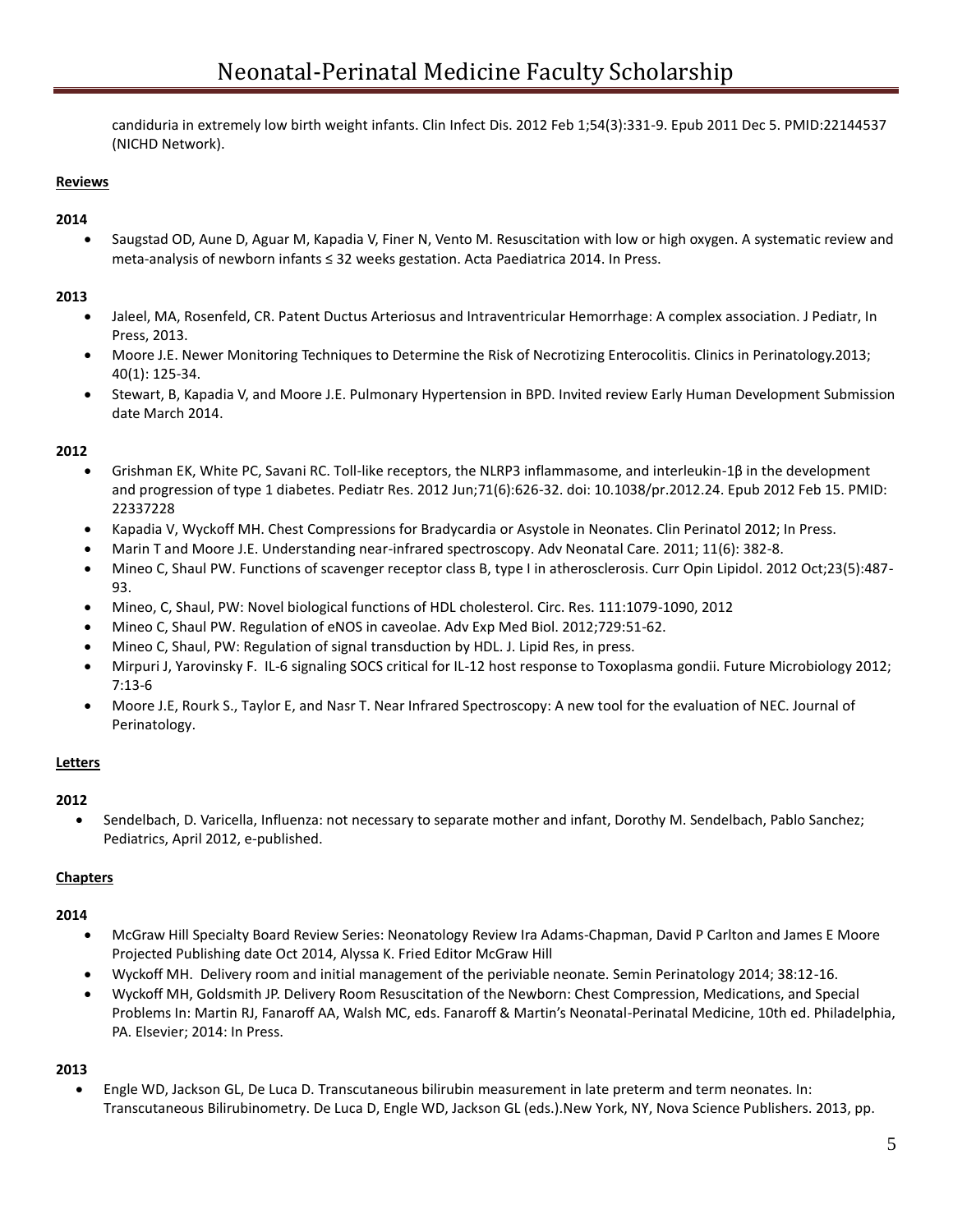37-66.

- De Luca D, Engle WD. Devices for non-invasive measurement of bilirubin. In: Transcutaneous Bilirubinometry. De Luca D, Engle WD, Jackson GL (eds.).New York, NY, Nova Science Publishers. 2013, pp. 19-36.
- De Luca D, Jackson GL, Engle WD. Transcutaneous bilirubin nomograms. In:Transcutaneous Bilirubinometry. De Luca D, Engle WD, Jackson GL (eds.).New York, NY, Nova Science Publishers. 2013, pp. 67-89.
- De Luca D, Jackson GL, Engle WD. Use of transcutaneous bilirubinometry in preterm neonates. In: Transcutaneous Bilirubinometry. De Luca D, Engle WD, Jackson GL (eds.). New York, NY, Nova Science Publishers. 2013, pp. 91-105.
- De Luca D, Malko AV, Alonso de Celada RM, de Lucas Laguna R, Engle WD. Physics and biology of transcutaneous bilirubin assay. In: Transcutaneous Bilirubinometry. De Luca D, Engle WD, Jackson GL (eds.).New York, NY, Nova Science Publishers. 2013, pp. 5-18.Jackson GL. Introduction to the Newborn Nursery for 3rd Year Medical Students. Parkland Memorial Hospital, 2013, 12th edition, 32 pages.
- Kapadia VS, Brion LP. Neonatal jaundice. In: McInerny T, Adam H, Campbell D, DeWitt T, Foy J, Kamat D, eds. American Academy of Pediatrics Textbook of Pediatric Care. Elk Grove Village, IL: American Academy of Pediatrics, in press
- Kapadia VS, Wyckoff MH. Drugs during delivery room resuscitation--what, when and why? Seminars in fetal & neonatal medicine. Dec 2013;18(6):357-361.
- Moore J.E. Newer Monitoring Techniques to Determine the Risk of Necrotizing Enterocolitis. Clinics in Perinatology.2013; 40(1): 125-34.
- MooreJ.E., Adams-Chapman,I. Carlton, DP. McGraw Hill Specialty Board Review Series: Neonatology Review. Projected Publishing date 2013, Alyssa K. Fried Editor McGraw Hill

 $\bullet$ 

- Wyckoff MH. Resuscitation of the newborn, Part 4 Chest compression, medications, and special problems. In: Martin RJ, Fanaroff AA, Walsh MC, eds. Fanaroff & Martin's Neonatal-Perinatal Medicine, 10th ed. Philadelphia, PA. Elsevier; 2013: In Press.
- De Luca D, Malko AV, Alonso de Celada RM, de Lucas Laguna R, Engle WD. Physics and biology of transcutaneous bilirubin assay. In: Transcutaneous Bilirubinometry. De Luca D, Engle WD, Jackson GL (eds.).New York, NY, Nova Science Publishers. 2013, pp. 5-18.
- De Luca D, Engle WD. Devices for non-invasive measurement of bilirubin. In: Transcutaneous Bilirubinometry. De Luca D, Engle WD, Jackson GL (eds.).New York, NY, Nova Science Publishers. 2013, pp. 19-36.
- De Luca D, Jackson GL, and Engle WD. Transcutaneous bilirubin nomograms. In: Transcutaneous Bilirubinometry. De Luca D, Engle WD, Jackson GL (eds.).New York, NY, Nova Science Publishers. 2013, pp. 67-89.
- De Luca D, Jackson GL, Engle WD. Use of transcutaneous bilirubinometry in preterm neonates. In: Transcutaneous Bilirubinometry. De Luca D, Engle WD, Jackson GL (eds.).New York, NY, Nova Science Publishers. 2013, pp. 91-105.
- Engle WD, Jackson GL, De Luca D. Transcutaneous bilirubin measurement in late preterm and term neonates. In: Transcutaneous Bilirubinometry. De Luca D, Engle WD, Jackson GL (eds.).New York, NY, Nova Science Publishers. 2013, pp. 37-66.

## **2012**

- Kapadia V, Wyckoff MH. Chest Compressions for Bradycardia or Asystole in Neonates. Clin Perinatol 2012; 39: 833-842.
- Wyckoff MH. Respiratory and cardiovascular support in the delivery room. In: Bancalari E, ed. The Newborn Lung. 2<sup>nd</sup> ed. Philadelphia, PA. Elsevier; 2012.

## **Workshops**

- Ennis, B. NRP Workshop "Full Throttle NRP". SWAN (Scott & White Annual Neonatal) Conference, Temple, Texas Oct 5, 2012
- Jaleel, M. NRP Workshop "Full Throttle NRP". SWAN (Scott & White Annual Neonatal) Conference, Temple, Texas Oct 5, 2012
- Stewart, A. NRP Workshop "Full Throttle NRP". SWAN (Scott & White Annual Neonatal) Conference, Temple, Texas Oct 5, 2012
- Wyckoff, M. NRP Workshop "Full Throttle NRP". SWAN (Scott & White Annual Neonatal) Conference, Temple, Texas Oct 5, 2012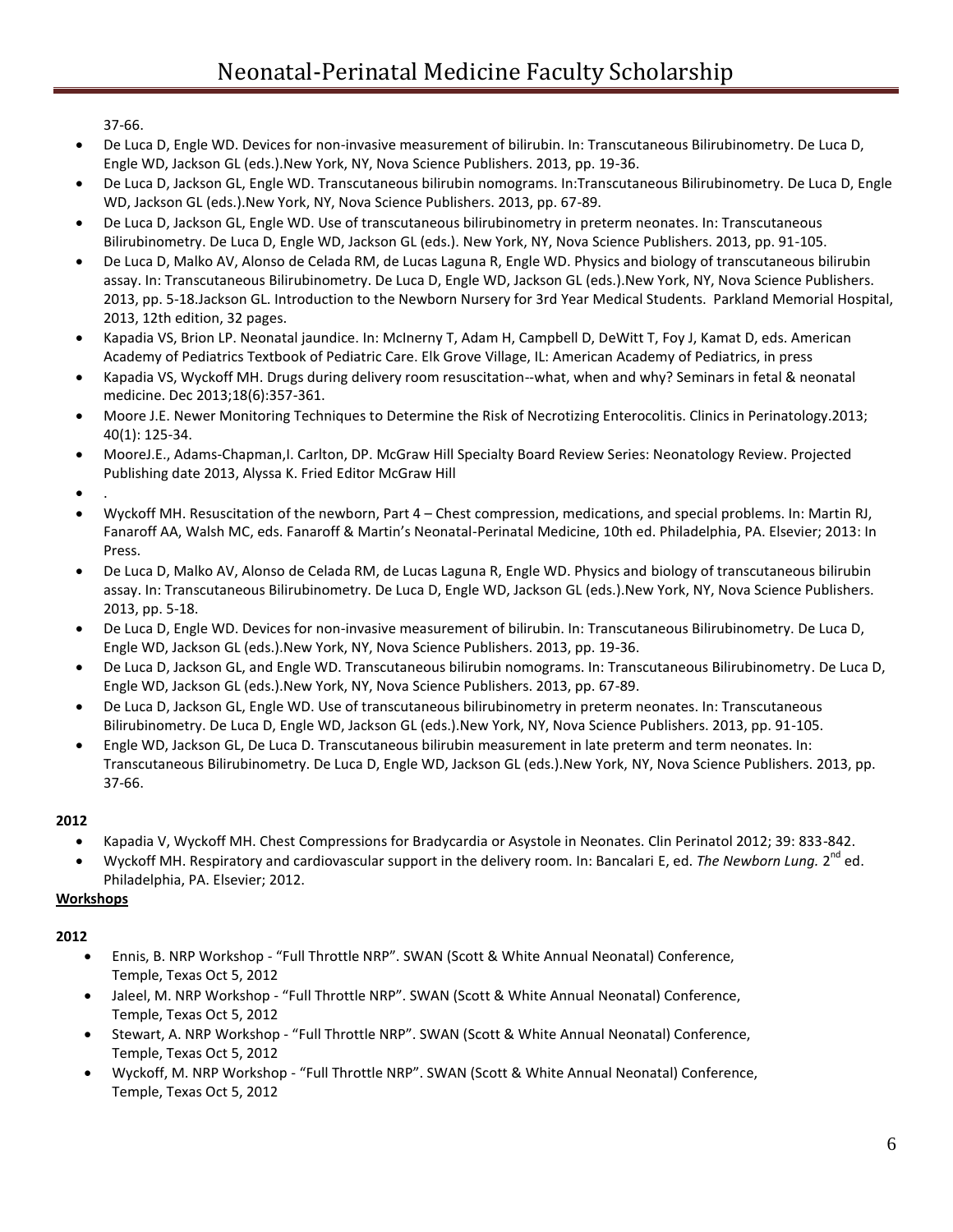Wyckoff, M. Be an Avatar-Hands-on Simulation. Neonatal Resuscitation Program Current Issues Seminar, 2012 NCE AAP, New Orleans, LA

## **Invited Talks**

### **2014**

- Chalak, L. "New approach to the neurovascular unit: Cerebrovascular autoregulation in HIE" Pediatric Department Grand Rounds Invited Speaker Baylor, Texas April 2014
- Mirpuri, J . SPR "Altered Th17 Response and Bacterial Colonization in Offspring of Mothers on a High Fat Diet" Vancouver, CAN 2014
- Moore J. 28th Annual Southeastern Association of Neonatologists Conference. Marco Island, FL 2013
- Moore J. Controversies in Neonatology. NeoPrep Board Review Course. San Diego, California 2014
- Moore J. "Problem-Based GI Review: Including GI Embryology, Congenital Anomalies, NEC Pathophysiology, Congenital/Acquired Liver Disease, and GI Meds" Specialty Review in Neonatology/Perinatology 2.0. Orlando, Florida, 2013
- Moore J. Special Interactive Session 1 "All About Nutrition" Specialty Review in Neonatology/Perinatology 2.0. . Orlando, Florida, 2013
- Sendelbach, D. "It's about TIME—Doctoring Course for Premedical Students", April 2014 AAMC SGEA April 2014
- Wyckoff, MH. Asphyxia and resuscitation. NeoPREP Conference. San Diego, CA. 2014
- Wyckoff, MH. Update on NRP. NeoPREP Conference. San Diego, CA. 2014

- Brannon, T. "Strategies to Manage the Problem List for Epic Builders" Epic User Group Meeting, Verona, Wisconsin. Sept. 21, 2013.
- Chalak, L. NICHD Neonatal Research Network Steering Committee. "Proposal of a New HIE Study" Panel Speaker Silver Spring, Maryland April, 2013
- Chalak, L.NICHD Neonatal Research Network Steering Committee"HIE Studies" Panel Speaker Silver Spring, Maryland June, 2013
- Mirpuri, J. "Maternal high fat diet alters Th17 responses and bacterial colonization in newborn mice " Immunology Honolulu, HI 2013
- Mirpuri, J. Child Health Research Center Annual Retreat: "Proteobacteria-specific IgA regulates maturation of the intestinal microbiota" Denver, CO 2013
- Moore J. Long Term Benefits of Early Nutrition and Tailoring a Nutrition Plan for Your Patient's Needs. New York State Thruway Conference in Neonatology. Buffalo, NY 2013
- Moore J. Necrotizing Enterocolitis: New Approaches to Diagnosis and Treatment. Mid-South Seminar on the Care of the Complex Newborn. Memphis, TN 2013
- Moore J. Pathophysiology and Management of Necrotizing Enterocolitis. Mid-South Seminar on the Care of the Complex Newborn. Memphis, TN 2013
- Moore J. "Problem-Based GI Review: Including GI Embryology, Congenital Anomalies, NEC Pathophysiology, Congenital/Acquired Liver Disease, and GI Meds" Specialty Review in Neonatology/Perinatology 2.0. Orlando, Florida 2013
- Moore J. Special Interactive Session 1 "All About Nutrition" Specialty Review in Neonatology/Perinatology 2.0. Orlando, Florida 2013Rosenfeld CR. 19th Don Eitzman Visiting Professor. Department of Pediatrics and Physiology, University of Florida School of Medicine. 2013
- Savani, RS. Invited Keynote Speaker, Programs of Excellence in Glycoscience and Pulmonary Summit, Cleveland Clinic. Cleveland, OH. June, 2013
- Savani, RS. Visiting Professor, University of Oklahoma Health Sciences Center. Oklahoma City, OK. June, 2013.
- Schneider JH. AAP Districts IV and IX Annual Meeting, "Health Information Technology and YOU! The Role of AAP Chapters in Supporting Member Practices" Redondo Beach, CA (June 2012)
- Schneider JH. Dallas Internists Club, "EMRs: Pros and Cons" Dallas, TX (November 2012)
- Schneider JH. Healthcare Coalition of Texas, "Selected Lessons Learned from Inpatient EMR Implementations" Frisco, TX (July 2012)
- Schneider JH, Hong Kong Hospital Authority Informatics Leadership, Plano, TX (October 2012) "Health Information Exchange in Texas"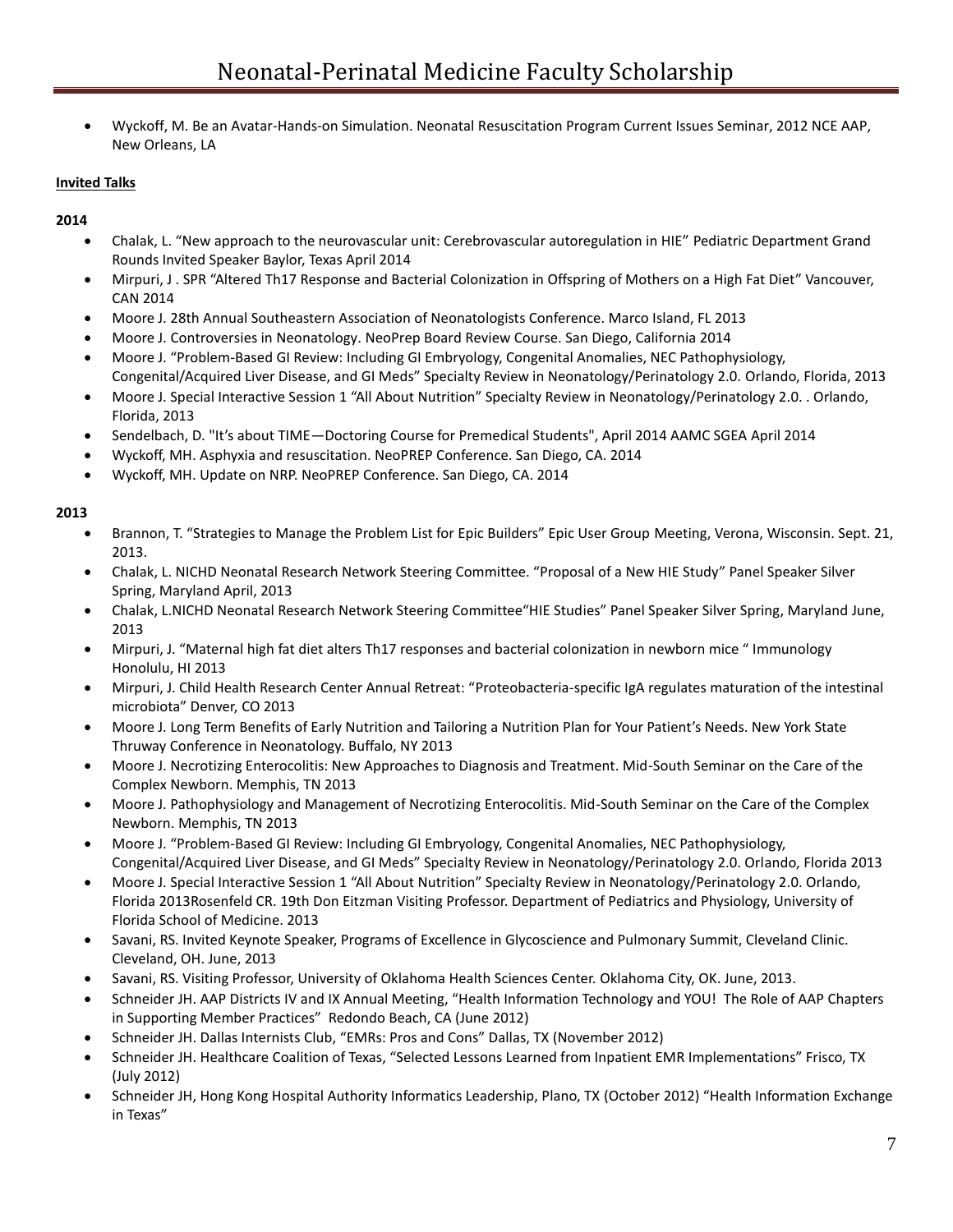- Schneider JH, Jefferson Health Information Exchange Leadership Summit, "Clinical Integration for Health Care Quality Improvement" Medford, OR (November 2013)Shaul, P "Fc Receptors and the Genesis of the Metabolic Syndrome: IIB or not IIB". Center for Metabolic and Degenerative Disease, Institute of Molecular Medicine, University of Texas Medical School at Houston, Houston, TX, March, 2013
- Shaul, P. "Combating Metabolic and Cardiovascular Disease with SERMs". Estrogens, SERMs, and TSECs Scientific Meeting, Clearwater FL, May, 2013.
- Shaul, P. "New Insights into Non-nuclear Estrogen Receptor Modulation of Vascular and Metabolic Health." 8th International Rapid Responses to Steroid Hormones Meeting, Erie, PA, September, 2013.
- Stehel, EK. "The University of Texas Southwestern Medical Center and the Texas Breastfeeding Coalition" Dell Children's Medical Center of Central Texas, Austin, Texas, Febuary 2013
- Stehel, EK. "Strengthening the Fabric of Breastfeeding Support: Weaving Breastfeeding-Friendly Policies and Practices into the Continuum of Maternal-Infant Care" Dell Children's Medical Center of Central Texas, Austin, Texas, Febuary 2013
- Stehel, EK. "How to avoid unnecessary formula supplementation" Panel Discussion. Dell Children's Medical Center of Central Texas, Austin, Texas, February 2013
- Wyckoff, MH. "Evidence for use of oxygen during neonatal CPR. ILCOR." Sydney, Australia.
- Wyckoff, MH. "Delivery room and initial management of the periviable neonate." NICHD Periviable Birth: Obstetrical and Neonatal Considerations Workshop. 2013 SMFM, San Francisco, CA.
- Wyckoff, MH. NRP 2013 Simulation breakout session. Neonatal Resuscitation Program Current Issues Seminar, 2013 NCE AAP, Orlando, FL.
- Wyckoff, MH. Reflections on a silver anniversary-25 years of AAP/AHA collaboration on resuscitation science and education for neonatal resuscitation. Resuscitation Science Symposium. 2013 American Heart Association Scientific Sessions. Dallas, TX.
- Wyckoff, MH. "Synchronized versus asynchronous cardiac compressions during resuscitation of asphyxiated, asystolic neonatal pigs." 3rd Neonatal Resuscitation Research Workshop. Sponsored by the Monash University, Melbourne Australia. The Bolger Center, MD
- Wyckoff, MH. "Changes in the 2012 Neonatal Resuscitation Program recommendations." 27th Annual Conference of Southeastern Association of Neonatologists. Marco Island, FL.
- Wyckoff, MH. "Hot topics (unanswered questions) in neonatal resuscitation." 27th Annual Conference of Southeastern Association of Neonatologists. Marco Island, FL.

- Brannon, T. "Strategies to Manage the Problem List for Epic Builders" Epic User Group Meeting, Verona, Wisconsin. Sept. 21, 2012.
- Brannon, T. "Introduction to Human-Centered Design for Epic BuildersEpic User Group Meeting, Verona, Wisconsin. Sept. 21, 2012.
- Engle, WD. Neonatal Jaundice: Recent Developments in Diagnosis, Monitoring and Treatment of Hyperbilirubinemia. SWAN (Scott & White Annual Neonatal) Conference, Temple, Texas Oct 6, 2012
- Mirupuri J. "Regulation of the Microbiota by IgA in preweaned mice." PAS, Boston MA, May 2012
- Moore J. "Controversies in Neonatology" NeoPrep Board Review. Orlando FL 2012
- Moore J. "Problem-Based GI Review: Including GI Embryology, Congenital Anomalies, NEC Pathophysiology, Congenital/Acquired Liver Disease, and GI Meds" Specialty Review in Neonatology/Perinatology 2.0. Orlando FL 2012
- Moore J. Special Interactive Session 1 "All About Nutrition" Specialty Review in Neonatology/Perinatology 2.0. Orlando FL 2012
- Moore J. Neonatal Surgical Emergencies. FANNP'S 23rd National Neonatal Nurse Practitioner Symposium. Clearwater, Florida, 2012
- Moore J. Necrotizing Enterocolitis: New Clinical Perspectives. FANNP'S 23rd National Neonatal Nurse Practitioner Symposium: Clearwater, Florida, 2012
- Sánchez PJ. "Advances in the Prevention and Treatment of Herpes Simplex Virus Infection in the Newborn." PAS, Boston, MA, 4/28/12
- Sánchez PJ. "Infección Neonatal Precoz: Cambios epidemiológicos," "Estrategias para Disminuir las Infecciones Nosocomiales," "Uso y Abuso de la Terapia antibiótica en UCI-Neonatal," "Infecciones Virales en el RN en UCI," Avances en Pediatría Neonatal, Concepción, Chile, May 9-12, 2012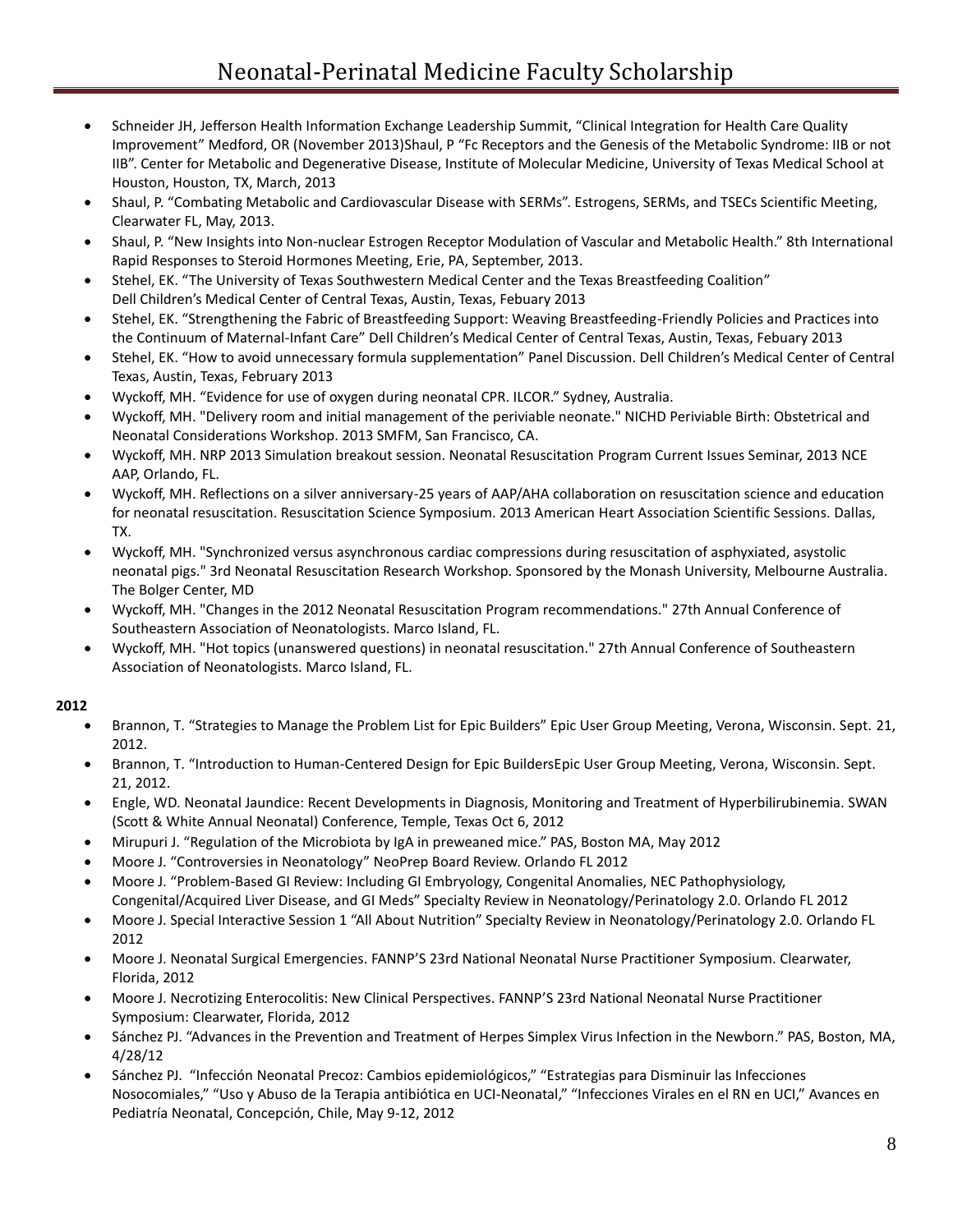- Sánchez PJ. "Respiratory Viruses in the NICU: An Under-Recognized Burden," "Workshop: Management and Control of Respiratory Viral Infections in the NICU," Latin America Global Experts Meeting, Buenos Aires, Argentina, March 20-21, 2012
- Shaul, P. "Fc Receptors and the Impact of CRP on Vascular and Metabolic Health: IIB or not IIB". Department of Medicine, University of Alabama at Birmingham, Vascular Biology and Hypertension Seminar, Birmingham, AL, April, 2012.
- Shaul, P. "Fc Receptors and Vascular and Metabolic Health: IIB or not IIB". "UT Southwestern Obesity Alliance Seminar Series on Nutrition, Metabolism and Obesity, April, 2012.
- Shaul, P. "Basis and Consequences of Non-nuclear ER Function in the Cardiovascular System". FASEB Summer Research Conference: Integration of Genomic and Non-Genomic Steroid Receptor Actions, Snowmass, CO, July 29 – August 3, 2012.
- Shaul, P. "Fc Receptors and Metabolic Health: IIB or not IIB". Endocrinology Grand Rounds, Baylor University College of Medicine, Houston, TX, November, 2012.
- Stewart A. ""Abuse and Neglect Prevention for Children that are Deaf/HOH." Family Weekend Retreat- TX School for the Deaf- Austin, TX, June 9th, 2012
- Stewart A. "Optimization of the Stabilization of an Extremely Premature Infant" SWAN Conference-Scott&White Children's Hospital-Temple, TX, October 5th, 2012
- Wyckoff MH. Neonatal Resuscitation. Jan 27, 2012 NeoPREP Conference. New Orleans, LA.
- Wyckoff MH. Pump Work: The "C" in CPR: Evidence on Epinephrine and Chest Compressions. Neonatal Resuscitation Program Current Issues Seminar: Putting it All Together, Oct 19, 2012 NCE AAP, New Orleans, LA
- Wyckoff MH. Sure fire strategies for creating an engaging NRP course: Simulation tips from the experts. American Academy of Pediatrics Neonatal Resuscitation Program National Webinar. (Presented twice)

### **Abstracts and Presentations**

#### **2014**

- Anderson J, Rosenfeld CR, Brown LS, Tau W. Fetal Well-being and Use of α-adrenergic Agonists in Treatment of Maternal Hypotension During Cesarean Delivery with Regional Anesthesia. Pediatric Academic Societies Annual Meeting, Vancouver, BC, May 3-6, 2014. (Poster presentation)
- Jeon T. Chalak L. Sivarajan M. Jackson G. Rollins N. Huang H. Regional changes in the cortical microstructure after 32 weeks of gestation: an MRI study. International Society for Magnetic Resonance Conference, May 2014 (poster)
- Lechuga TJ, Karim M, Jia J, Rosenfeld CR, Chen D. Estrogen Replacement Therapy Significantly Upregulates the Hydrogen Sulfide Biosynthesis System in the Uterine Artery of Ovariectomized Ewes. Annual Meeting Society for Gynecologic Investigation, Florence, Italy, March 26-29, 2014. (Poster presentation)
- Mir IN, Welch SJ, Brown LS, Kandru G, Lal CV, Rosenfeld CR, Chalak LF. Placental Pathology is Associated with Severity of Neonatal Encephalopathy and Abnormal Neurodevelopmental Outcomes at 18-24 Months. Pediatric Academic Societies Annual Meeting, Vancouver, BC, May 3-6, 2014. (Poster presentation)
- Sendelbach, D. "Promoting Self-Directed Learning Via Resident Development of Unique Electives" PAS-poster presentation, May 3, 2012
- Stine CN, Koch J, Brown LS, Chalak LF, Kapadia VS, Wyckoff MH. Quantitative End-tidal CO2 (ETCO2) predicts return of spontaneous circulation (ROSC) during infant CPR. Pediatric Academic Societies Meeting. Vancouver, CA. 2014. Platform.

- Arora A, Imran H, Wilson F, Polski J, Siddiqui A. T-cell Acute Lymphoblastic Leukemia Complicated by Hemorrhagic Stroke and Hemophagocytic Lymphohystiocytosis. Poster Presentation at SSPR, New Orleans, Feb 2013
- Arora A, Imran H, Siddiqui A. Spontaneous Recovery of Epstein-Barr Virus Associated Hemophagocytic Lymphohystiocytosis. Poster Presentation at SSPR, New Orleans- Feb 2013
- Cantey JB, Sánchez PJ, Wozniak P. Antibiotic Stewardship in the Neonatal Intensive Care Unit (NICU): Improvement Needed! Platform Presentation at Pediatric Academic Societies Annual Meeting, 2013 (Washington DC)
- Chalak LF, Zhang R, Sanchez P, Laptook A. Cerebrovascular Dysfunction in Newborns with Hypoxic Ischemic Encephalopathy (HIE): Can "Non- Responders" be Identified During Therapeutic Hypothermia(TH)? Presentation at Pediatric Academic Societies Annual Meeting, 2013 (Washington DC)
- Chalak LF, Morriss MC, Rollins NK. Can GFAP or Ubiqutin Serum Levels at Birth Predict Degree of Encephalopathy and Developmental Outcomes in Newborns Undergoing Hypothermia? Presentation at Pediatric Academic Societies Annual Meeting, 2013 (Washington DC)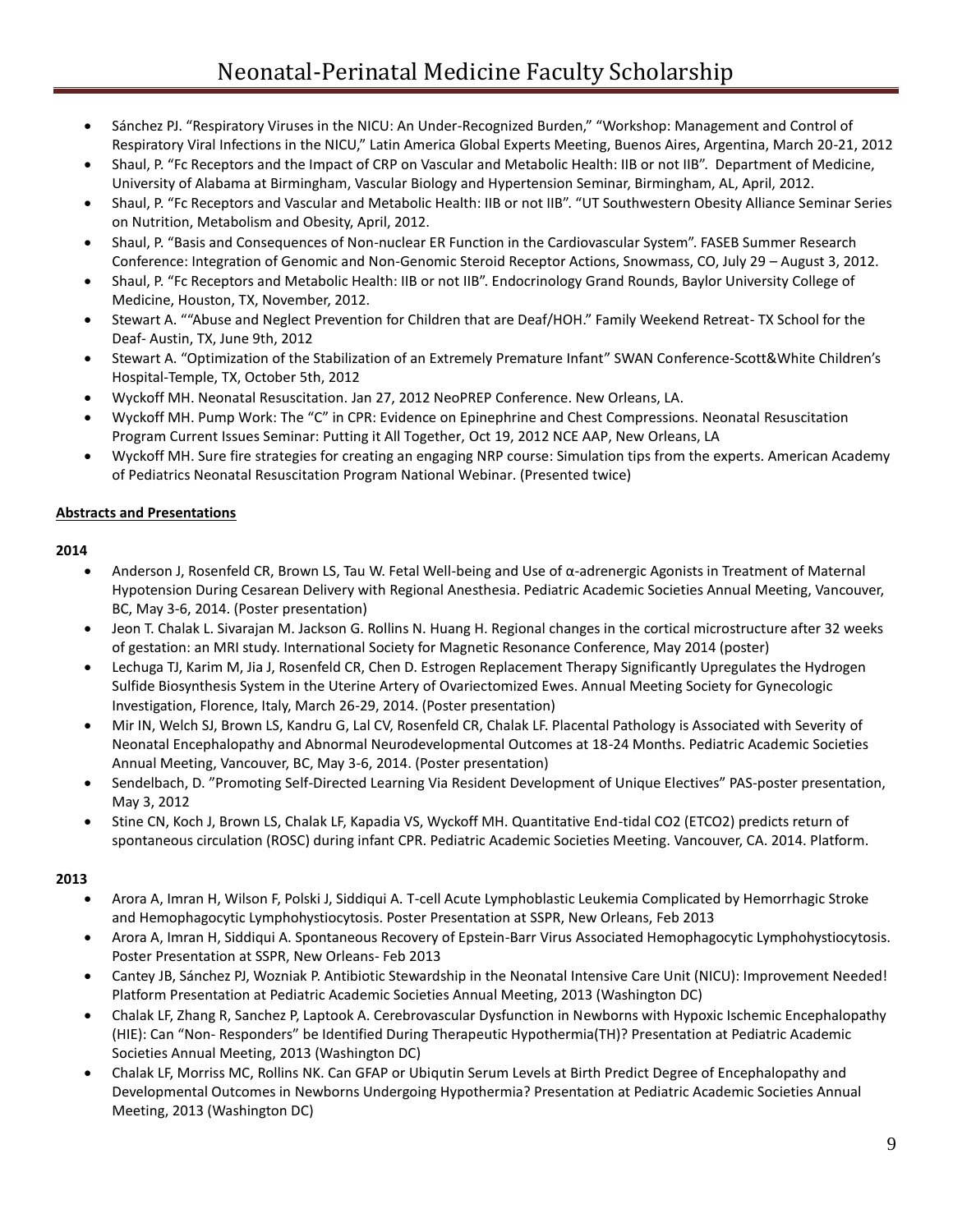- Jackson GL. Saumur M. Chandwani V. Engle WD. Transcutaneous bilirubinometry (TcB) in the first 6 hours of life to predict subsequent hyperbilirubinemia during the birth hospitalization. Poster Presentation at the Pediatric Academic Societies Annual Meeting, 2013 (Washington DC).
- Kakkilaya V, Kapadia VS, Metoyer G, Allen J, Christie L, Barksdale M, Stewart J, Ridpath J, Jaleel M. Improving Oxygen Targeting in Neonatal Intensive Care Unit. Poster presentation at 2013 Annual Meeting and Quality Congress, Vermont Oxford Network.
- Kapadia VS, Chalak LF, Christie L, Savani RC, Wyckoff MH. Randomized controlled trial of limited versus traditional oxygen strategy during resuscitation in preterm newborns. Pediatric Academic Societies Meeting. Washington DC. 2013. Platform Presentation.
- Kapadia VS, Kakkilaya V, Lal CV, Savani RC, Wyckoff MH. Delivery room (DR) Resuscitation using 2011 Neonatal Resuscitation Program (NRP) Oxygen Guidelines is Associated with Reduced Bronchopulmonary Dysplasia (BPD) in Preterm Neonates. Platform Presentation to Pediatric Academic Societies Annual Meeting, 2013 (Washington DC)
- Lal CV, Awasthi N, Xu H, Schwarz AM, Savani RC, Schwarz Re, Schwarz MA. Endothelial Monocyte Activating Polypeptide II (EMAP II) Induces Bronchopulmonary Dysplasia (BPD)-Like Phenotype in Uninjured Mice, and Hyperoxia-induced BPD is Improved by an EMAP II Blocking Antibody. Platform Presentation at Pediatric Academic Societies Annual Meeting, 2013 (Washington DC)
- Lal CV, Cantey JB, Varghese S, Scheid LM, Trevino S, Jaleel M, Sanchez PJ. Obtaining Blood Cultures (BC) in the Neonatal Intensive Care Unit (NICU): Central, Peripheral or Both? Poster Presentation at Pediatric Academic Societies Annual Meeting, 2013 (Washington DC)
- Levan J, Brion LP, Wrage LA, on behalf of the NICHD NRN. Changes in therapy and outcomes associated with the SUPPORT Trial. Poster presentation at PAS, Washington DC, May 5, 2013
- Mayor R, Finch K, Davis K, Zehr J, Neinast M, Bills J, Savani RC, Clegg D. In Utero Exposure to Maternal High Fat Diet Increases Fetal Lung Inflammation Impairing Lung Development. Poster presentation at American Academy of Pediatrics (AAP) National Conference and Exhibition, Orlando, FL, 10/25/13
- Motta CL, Wyckoff MH. Does NRP Need a New Rule for Appropriate Endotracheal Tube (ETT) Depth for Newborns < 1000g? Poster Presentation at Pediatric Academic Societies Annual Meeting, 2013 (Washington DC)
- Motta CL, Scott W, Mahony L, Koch J, Wyckoff MH, Reisch J, Brion LP. Association of Congenital Heart Disease and Necrotizing Enterocolitis in Preterm Infants. Poster presentation at 82nd Perinatal & Developmental Medicine Symposium "The Microbiome in Perinatal Health and Disease," Aspen, Colorado, June 6-9, 2013
- Motta CL, Scott W, Mahony L, Koch J, Wyckoff MH, Reisch J, Brion LP. Association of Congenital Heart Disease and Necrotizing Enterocolitis in Preterm Infants. Poster presentation at American Academy of Pediatrics (AAP) National Conference and Exhibition, Orlando, FL, 10/25/13
- Ramasamy P, Arora A, Custodio H, Estrada B. Invasive Peniciliium Chrysogenum Infection in an immunocompetent child. Poster Presentation at SSPR New Orleans, Feb 2013
- Ramachandran S, Drummond S, Huang J, Dornas P, Guerra K, Suguihara C Young KC. C-kit Antagonism Decreases Lung Vascular and Alveolar Development. Platform presentation: South Eastern Conference on Perinatal Research, Key Largo. February 2013.
- Ramachandran S, Drummond S, Huang J, Dornas P, Guerra K, Suguihara C Young KC. C-kit Antagonism Decreases Lung Vascular and Alveolar Development. Platform presentation: Pediatric Academic Societies Meeting, 2013, Washington, DC.
- Ramachandran S, Drummond S, Huang J, Dornas P, Guerra K, Suguihara C Young KC. C-kit Antagonism Decreases Lung Vascular and Alveolar Development. Platform presentation: AAP Southcentral perinatal Conference, Austin, Tx 2013
- Rosenfeld CR, Liu X-t. Regulation of voltage-gated channel expression in ovine reproductive and nonreproductive arteries during pregnancy. Annual Meeting Society for Gynecologic Investigation, Orlando, FL, March 20-23, 2013. (Poster presentation)
- Stine CN, Wyckoff MH. Cardiopulmonary resuscitation (CPR) in the neonatal intensive care unit (NICU: Asystole versus severe bradycardia. American Academy of Pediatrics NCE. Orlando, FL. 2013. Poster Presentation.
- Stine C, Wyckoff MH. Success of the Neonatal Resuscitation Program Algorithm in the Neonatal Intensive Care Unit (NICU). Poster Presentation at Pediatric Academic Societies Annual Meeting, 2013 (Washington DC)
- Stumpf K, Burchfield J, and Sánchez P. Urinary Tract Infection among Preterm Infants in the Neonatal Intensive Care Unit. Oral presentation, AAP South Central Perinatal Conference, Austin, TX, November 2013.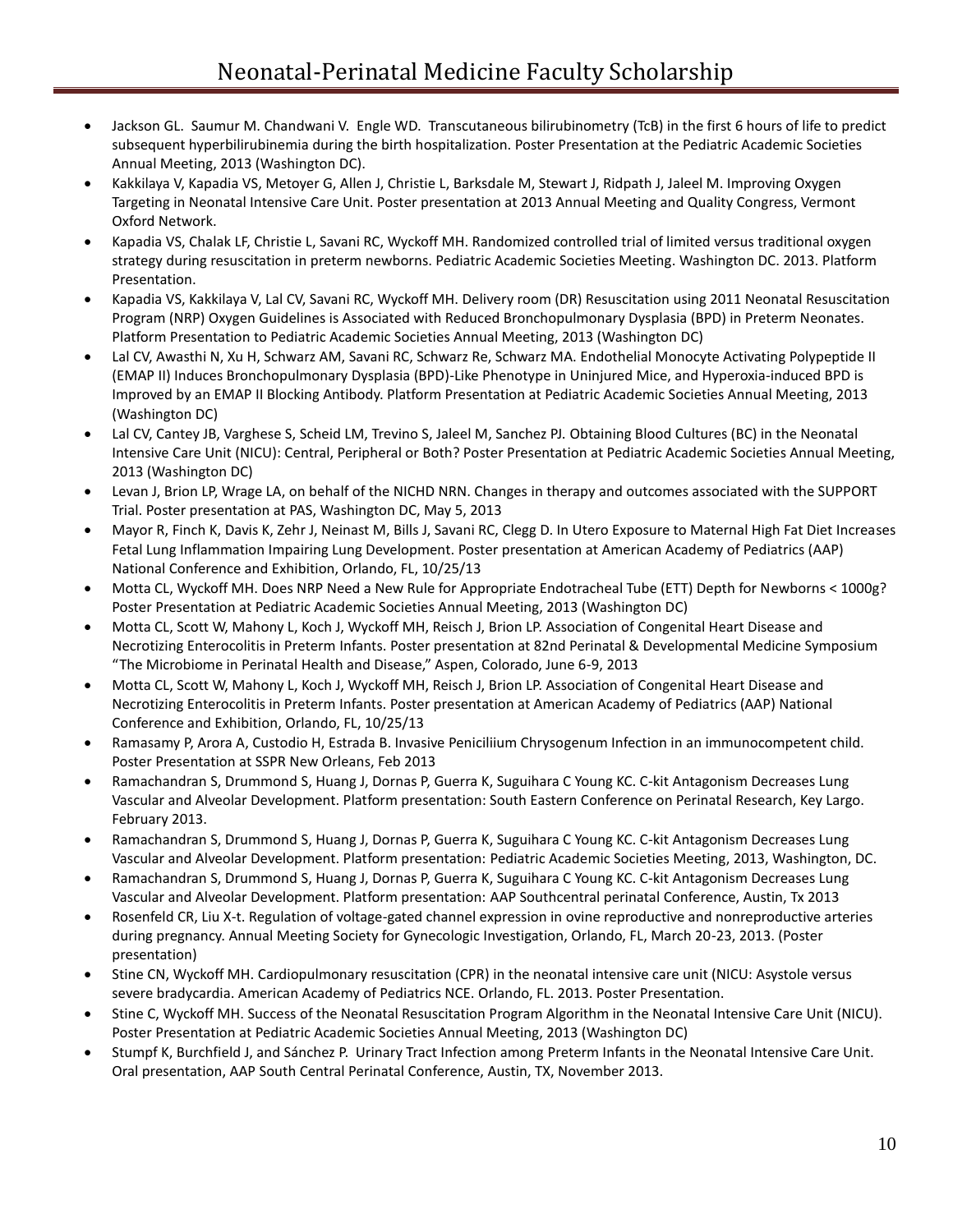- Bell EF, Hansen NI, Ehrenkranz RA, Brion LP, Kennedy KA, Walsh MC, Shankaran S, Acarregui MJ, Johnson KJ, Hale EC, Messina LA, Cunningham MM, Das A, Higgins RD. Eunice Kennedy Shriver NICHD Neonatal Research Network, Bethesda, MD. Tocopherol levels in very preterm infants after a single dose of vitamin E given soon after birth. Platform presentation at PAS, Boston, MA, 4/28/12
- Cantey JB, Trevino S, Siegel JD, Sreeramoju P, Jaleel M, Sanchez PJ. A Fatal Outbreak of Extended-Spectrum Beta Lactamase Producing Klebsiella pneumoniae (ESBL-Kp) in a Neonatal Intensive Care Unit (NICU). Poster presentation at PAS, Boston, Massachusetts, 4/28/2012
- Cantey JB, Lopez-Medina E, Sanchez PJ, Doern C, Garcia C. Serious Bacterial Infection (SBI) in Early Infancy: Are We Over-Treating? Poster presentation at PAS, Boston, Massachusetts, 4/29/2012
- Cantey JB, Sanchez PJ. Antiquity to Ubiquity: The History of Neonatal Herpes Simplex Virus (HSV) Infection. Poster presentation at PAS, Boston, Massachusetts, 4/28/2012
- Chalak LF, Rollins N, DeSpain K, Vasil D, Christie L, Adams-Huet B. Systematic Monitoring after Rewarming and Hypothermia Therapy in Newborns with Hypoxic-Ischemic Encephalopathy (HIE): The SMaRT Pilot Study. Poster presentation at PAS, Boston, Massachusetts, 5/1/2012
- Chalak LF. Neurodevelopmental outcomes and brain MRI findings in infants treated with systemic hypothermia for hypoxicischemic encephalopathy (HIE). Poster presentation at the AAP Annual Meeting, Boston, MA, 2012.
- Chalak L, Rollins N. Predictive Value of Neonatal MRI for Neurodevelopmental Outcome at 24 Months Following HIE Treated with Hypothermia. Oral presentation RSNA (RADIOLOGICAL SOCIAETY OF NORTH AMERICA) NOV 2012. CHICAGO.
- Cheong N, Liao J, Marinescu C, Jeyaraj J, Longoria C, Wu Q, Yuhanna IS, Cao G, DeLisser HM, Shaul PW, Savani RC. Hyaluronan and Its Receptor RHAMM Are Necessary and Sufficient for Akt and eNOS Phosphorylation To Activate Nitric Oxide Production. Platform presentation at PAS, Boston, MA, 4/30/12
- Dulaurier M, Cantey JB, Dietrich A, Mihalov J, Sanchez PJ, Ramilo O, Mejias A. Empiric Versus Targeted Acyclovir (ACV) Therapy for Neonatal Herpes Simplex Virus (HSV) Infection. Platform presentation at PAS, Boston, MA, 4/29/12
- Ennis B, DeSpain K, Rosenfeld CR.Arginine Vasopressin (AVP) is Gestational Age (GA) Dependent in the First Week of Life and Unrelated to Blood Pressure (BP) in Neonates 24-32wks Gestation. Poster presentation at PAS, Boston, Massachusetts, April 30, 2012
- Frankfurt J, Duncan A, Heyne R, Rosenfeld, CR. Growth Patterns in Preterm Very-Low-Birth-Weight (PT-VLBW) Infants at 1- 3yrs Correlate with Elevated Serum Leptin. Pediatric Academic Societies and Asian Society for Pediatric Research (PAS/ASPR) in Boston, Massachusetts, April 28-May 1, 2012: Platform Presentation
- Frankfurt J, Duncan A, Heyne R, Rosenfeld, CR. Growth Patterns in Preterm Very-Low-Birth-Weight (PT-VLBW) Infants at 1- 3yrs Correlate with Elevated Serum Leptin. CTSA-Consortium-Child Health Oversight Committee in Boston, Massachusetts, April 27, 2012: Platform Presentation
- Grover T, Brozanski B, Brion LP, Zaniletti I, McCarran WJ, Evans J, Murthy K, for the Children's Hospitals Neonatal Database (CHND) sCLD Focus Group. Analgesia and sedation utilization in preterm infants with severe chronic lung disease (sCLD): A report from the Children's Hospital Neonatal Database (CHND). Poster presentation at PAS, Boston, MA, 4/28/12
- Heyne ET, Heyne RJ. Spanish COPE Pilot. Poster presentation at PAS, Boston, MA, 5/1/12
- Jeyaraj J, Liao J, Cheong N, Savani RS. RHAMM Knockout Mice Have Delayed Alveolarization, Have Worse Phenotype in Hyperoxia, and Do Not Increase Alveolarization in Response to Exogenous VEGF. Platform presentation at PAS, Boston, MA, 4/29/2012
- LeVan JM, Wyckoff MH, Jaleel MA, Sanchez PJ, Ahn C, Burchfield J, Christie L, Brion LP. Impact of initiating the NICHD Neonatal Research Network SUPPORT Trial on management and outcomes of gestational-age matched non-participants. Platform presentation at PAS, Boston, MA 4/28/2012
- Liao J, McCurnin DC, Cheong N, Savani RC. The NALP3 Inflammasome Is Activated in a Non-Human Primate Model of BPD. Poster presentation at PAS, Boston, MA, 4/30/12
- Liu, Huang, Rollins, Chalak L, Hanzhang Lu. Quantitative assessment of cerebral metabolism rate in neonates. International Society for Magnetic Resonance in Medicine (ISMRM), 2012.
- Lopez-Medina L, Cantey JB, Ardura MI, Sanchez PJ. Mortality in Neonatal Herpes Virus (HSV) Infection: Frustration Persists! Poster presentation at PAS, Boston, MA 4/28/2012
- Mikhael M, Brown LS, Rosenfeld CR. Do 1979 neutrophil reference ranges accurately diagnose the presence or absence of early onset sepsis? Poster Presentation at AAP National Conference and Exhibition Meeting, New Orleans, LA, 2012